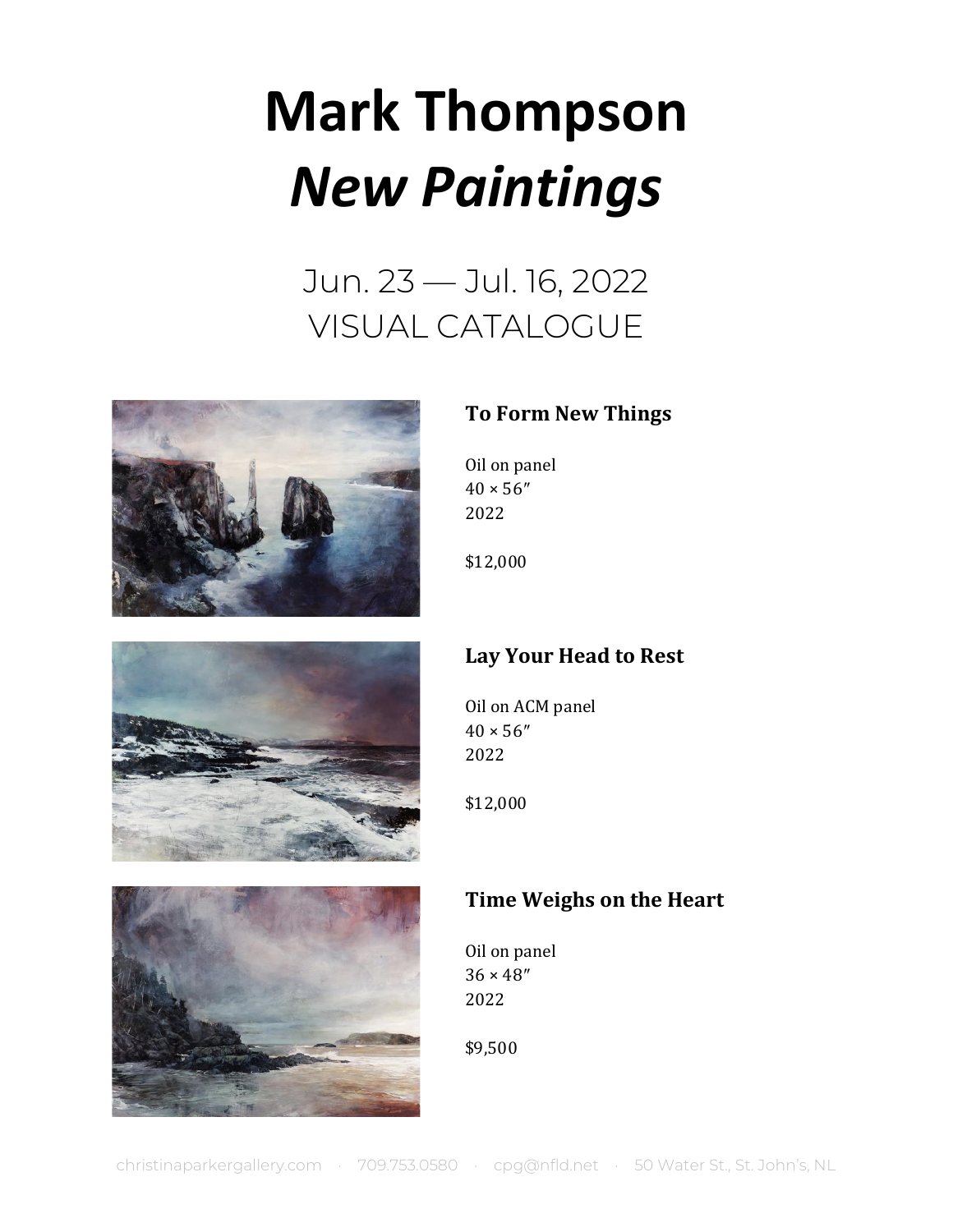

#### **The Silent Sea**

Oil on ACM panel 36 × 48″ 2022

\$9,500

![](_page_1_Picture_4.jpeg)

![](_page_1_Picture_5.jpeg)

![](_page_1_Picture_6.jpeg)

#### **Transfigured**

Oil on ACM panel  $36 \times 48"$ 2022

\$9,500

# **Soft Grey Ghosts**

Oil on panel 33 × 43″ 2021

\$9,500

# **I Came Here To Stay**

Oil on panel  $33 \times 43''$ 2021

\$9,500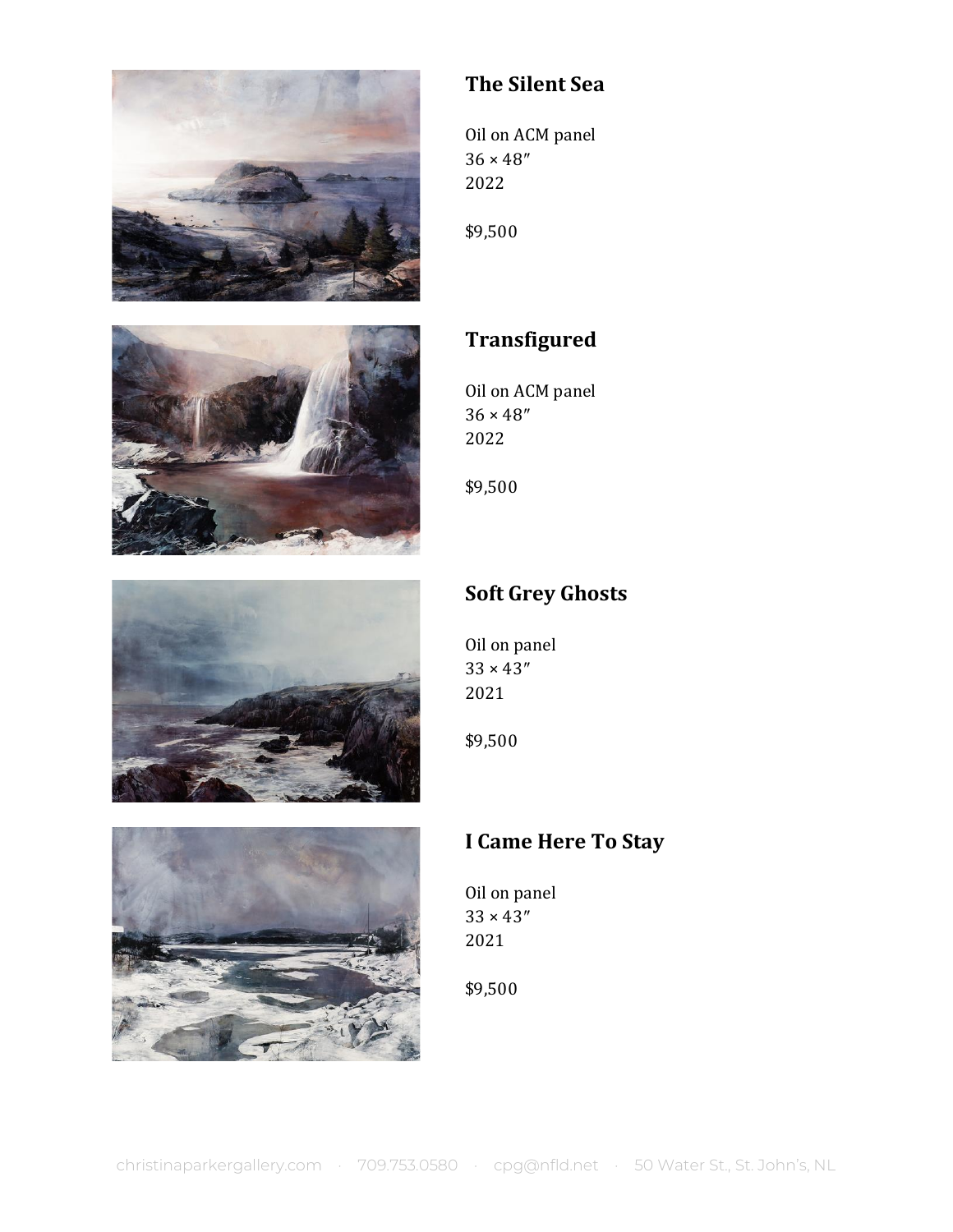![](_page_2_Picture_0.jpeg)

#### **Accumulation**

Oil on panel  $34 \times 46"$ 2020

\$9,500

![](_page_2_Picture_4.jpeg)

![](_page_2_Picture_5.jpeg)

![](_page_2_Picture_6.jpeg)

#### **We Three**

Oil on panel 24 × 32″ 2022

\$7,000

#### **With An Open Heart**

Oil on panel 24 × 32″ 2021

\$7,000

# **To Which All Things Return**

Oil on panel  $24 \times 32"$ 2021

\$7,000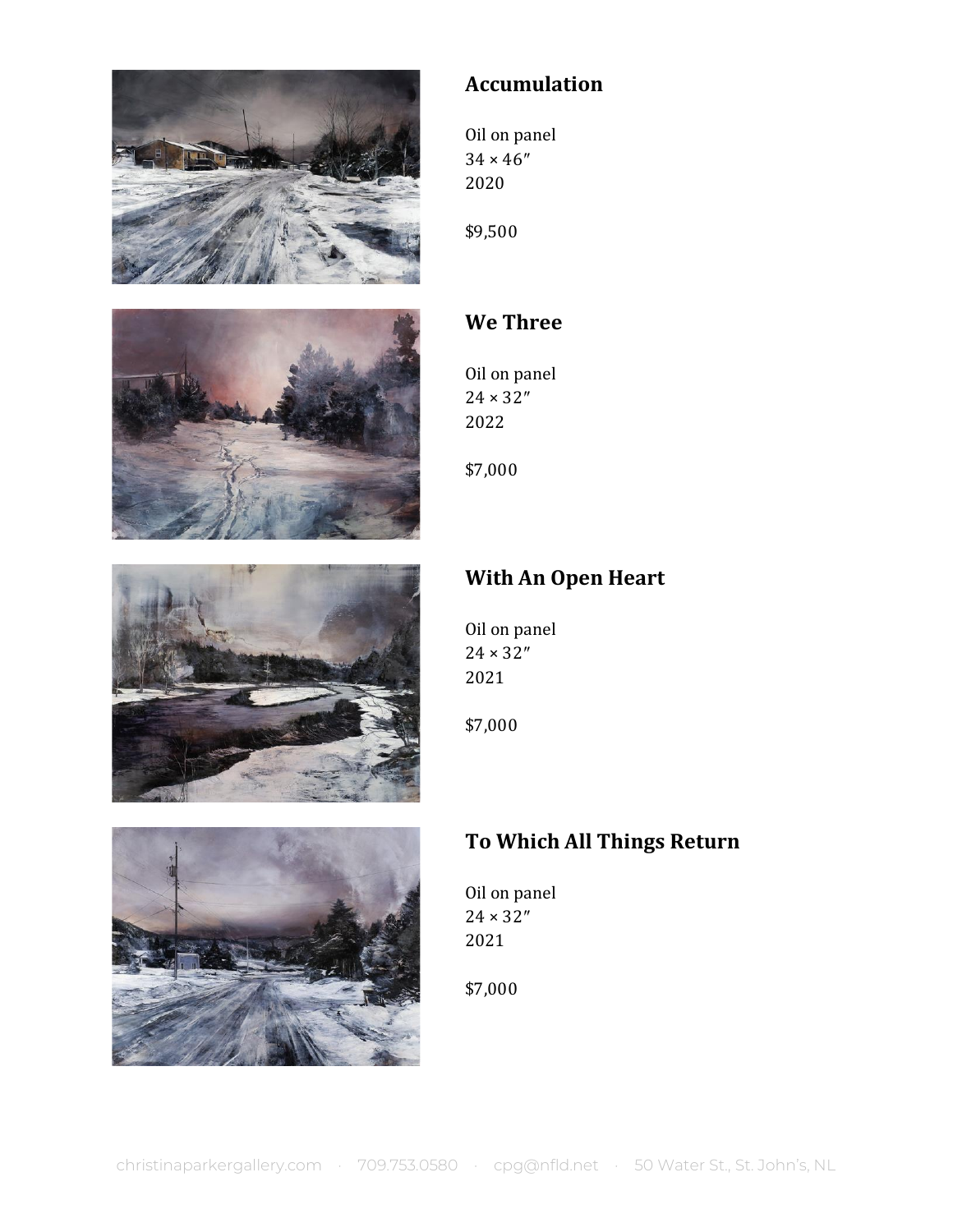![](_page_3_Picture_0.jpeg)

# **Prehension**

Oil on panel 24 × 32″ 2021

\$6,750

![](_page_3_Picture_4.jpeg)

![](_page_3_Picture_5.jpeg)

## **All Time, All At Once**

Oil on panel 24 × 32″ 2021

\$6,750

# **Together Alone**

Oil on panel  $20 \times 24$ " 2020

\$5,000

![](_page_3_Picture_12.jpeg)

# **Arduous Clarity**

Oil on panel  $18 \times 24$ " 2020

\$5,000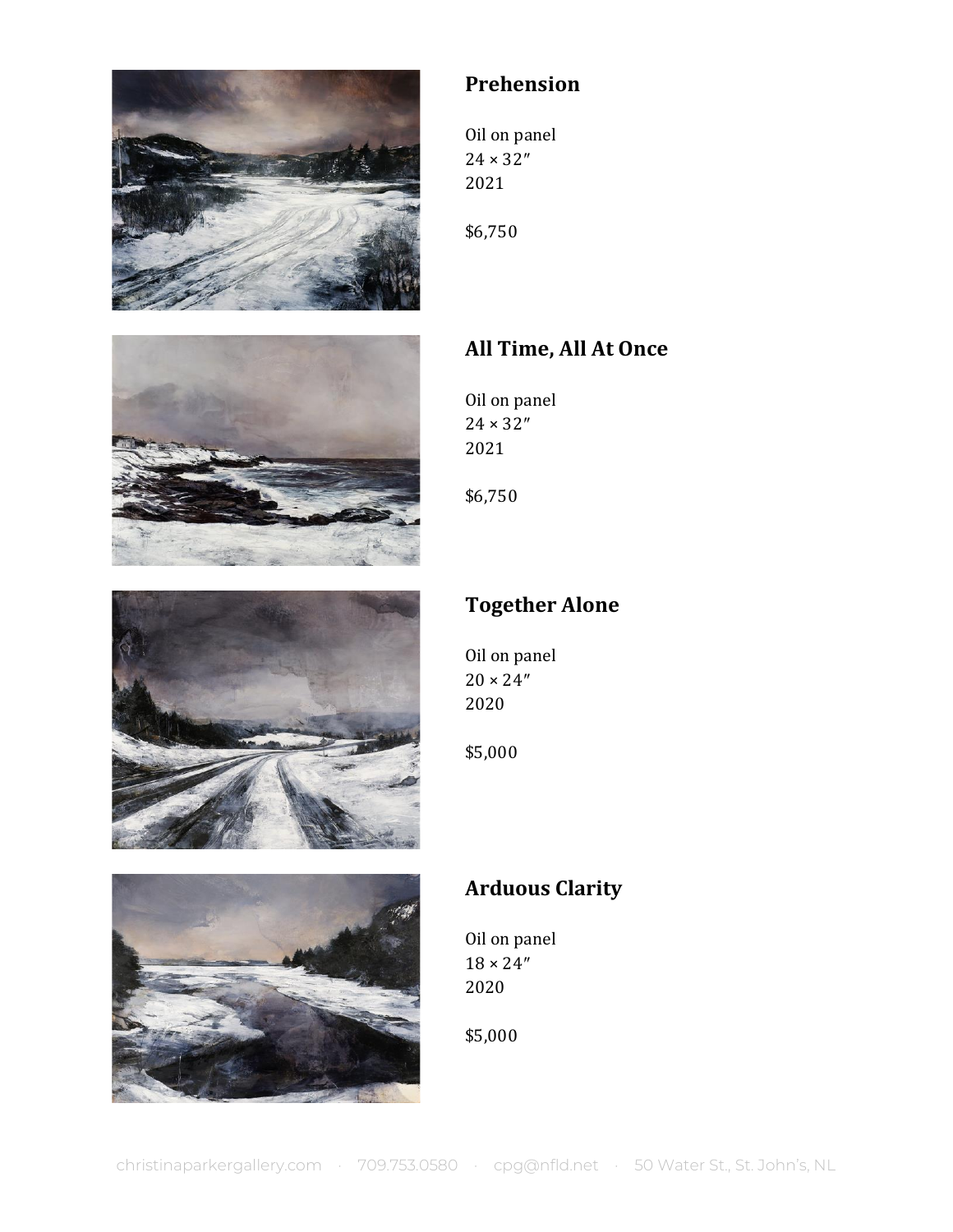![](_page_4_Picture_0.jpeg)

#### **Vik**

Oil on panel  $16 \times 24"$ 2022

\$5,000

# **This Part of You**

Oil on panel  $16 \times 24"$ 2021

\$5,000

## **December 1st**

Oil on panel  $16 \times 24"$ 2021

\$4,500

# **Waterfall**

Oil on panel  $12 \times 16''$ 2022

\$3,000

![](_page_4_Picture_13.jpeg)

![](_page_4_Picture_14.jpeg)

![](_page_4_Picture_15.jpeg)